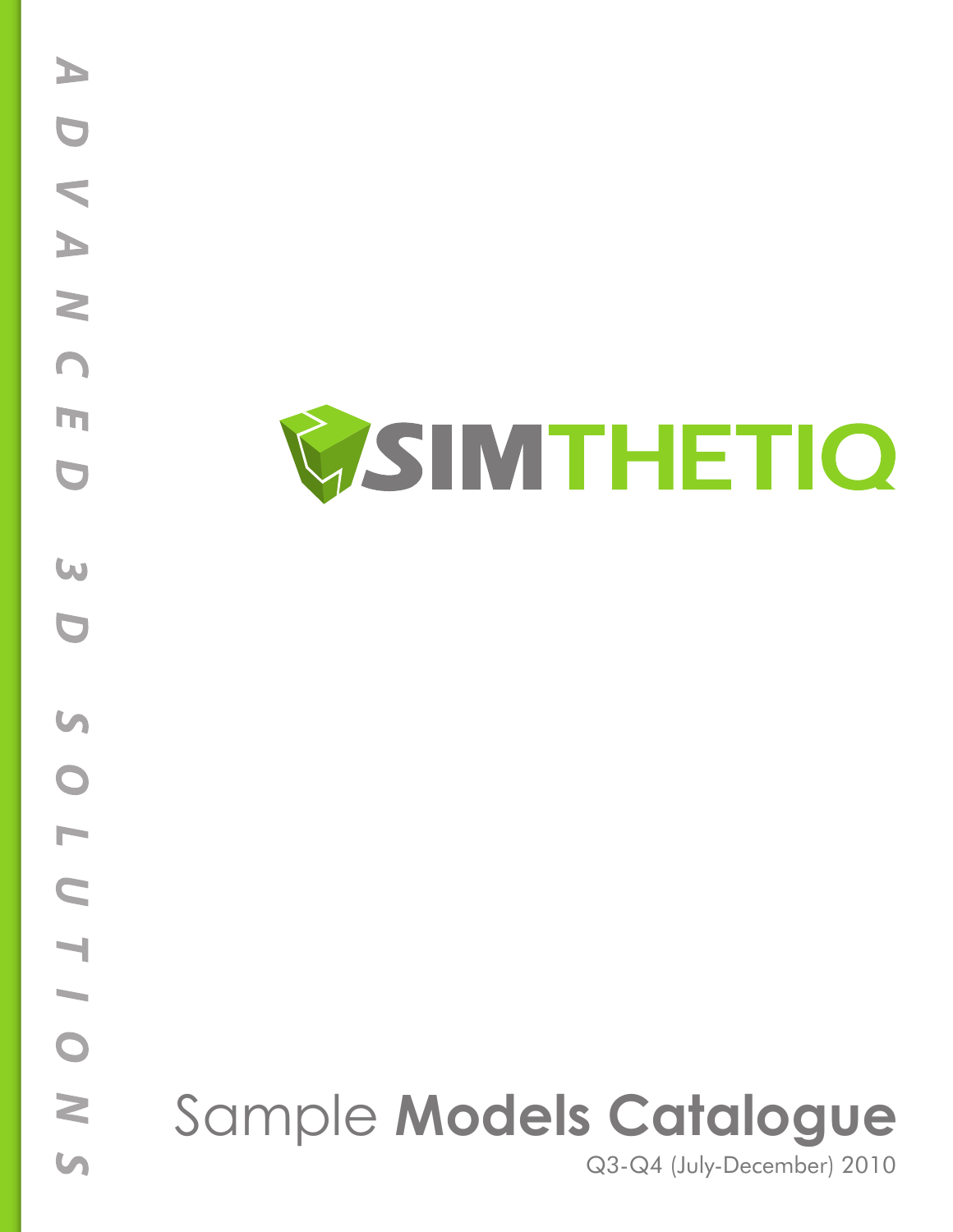

## About this **Catalogue**

#### Welcome to the Simthetiq Models Catalogue for Q3-Q4 (July-December)

2010. Inside, you will find a complete list of currently available off-the-shelf 3D models for use with most simulation platforms.

All listed models are available in high definition with an array of customization options, and may be licensed for use within a facility, software application or defence department. For more information on definition and licensing options, please visit [Simthetiq.com](http://www.simthetiq.com)

Functionality profiles, multi-angle 2D screen grabs and prices are available from your Simthetiq representative by calling +1.514.464.2088.

#### **Custom Development**

Where a required model cannot be found in the current catalogue, Simthetiq is able to rapidly meet your needs with a Custom Development Service. Contact your Simthetiq representative for more information.

#### **Customisation**

Please note that any Simthetiq model may be modified, provided with added features and functionality or otherwise tailored to order. Please contact your Simthetiq representative for details.

#### **Integration**

An expert integration service is available upon request.

## About **Simthetiq**

Simthetiq provides 3D digital models and environments for effective computer simulations. Committed to the acquisition of valid source information and the faithful representation of key characteristics and behaviours, Simthetiq allows customers to harness the full potential of today's simulation technology.

Founded in 2005 to meet the modelling needs of North American military contractors, Simthetiq is today a supplier of advanced 3D solutions for the global aerospace, gaming, research and defense industries.

Master your reality. Interact with Simthetiq.

#### **The Simthetiq Library is Moving Online**

Customers will soon be able to browse and shop the Simthetiq's extensive selection of off-the-shelf 3D models and terrains on Simthetiq.com. With large searchable DIS and standard databases, detailed product profiles and near instant product access, Simthetiq.com will be as great a resource as Simthetiq itself.

Of course, helpful human assistance will remain available during office hours (Eastern Standard Time/Eastern Daylight Time in Summer).

Printed orders should be addressed to: Simthetiq Inc. 420 Beaubien O. • Suite 107 Montreal • QC • Canada • H2V 4S6

Email: [orders@simthetiq.com](mailto:orders%40simthetiq.com?subject=)

**WWWSIMTHETIQCOM** +1 514 464 2088 • [info@simthetiq.com](mailto:info%40simthetiq.com?subject=)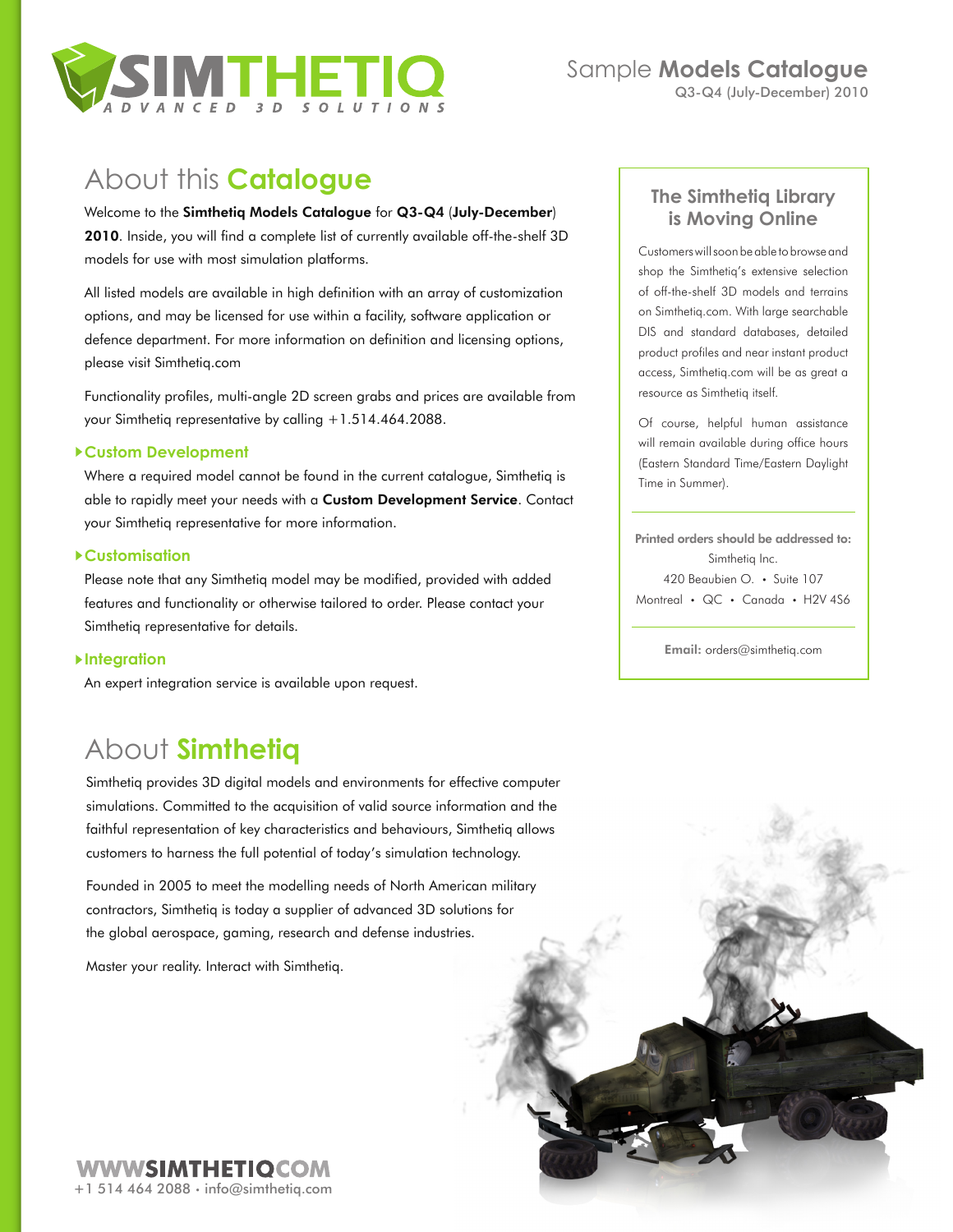

#### **Afghanistan**

- • Army Soldier Desert Pattern (6 Variations)
- • Human Urban Pattern (80 Variations)
- • National Security Desert Pattern (4 Variations)
- • Terrorist / Taliban Urban Pattern (20 Variations)

#### **China**

• Army Soldier - Urban Pattern (3 Variations)

#### **Iran**

• Army Soldier - Desert Pattern (6 Variations)

#### **United States**

- • Army Soldier Desert Pattern (10 Variations)
- • Army Soldier Urban Pattern (10 Variations)
- • Army Soldier Woodland Pattern (10 Variations)
- • Army Soldier JTAC Desert (1 Variation)
- • Marine Soldier Desert Pattern (6 Variations)
- • Marine Soldier Urban Pattern (6 Variations)
- • Marine Soldier Woodland Pattern (6 Variations)

## Vehicle **Models**

#### **0-9**

- • 2B14 Podnos
- 2S12
- 2S19 MSTA-S

#### • 2S3

- • 2S7 Pion
- • 2S9 Nona
- • 59N6E Protivnik GE 3D
- • 5N62 Square Pair
- • 67N6E Gamma
- • 7000 MV
- • 737 AEW&C Wedgetail
- 9K31 Strela-1 "SA-9-Gaskin"
- • 9K52 Luna-M "FROG-7B"

#### **A**

- • A-10 Thunderbolt
- • A-6E Intruder
- AA-10 ALAMO R-27
- • AA-11 Archer
- • AA-12 Adder
- AA-2 ATOLL
- • AA-52
- • AA-6 Acrid
- • AA-8 APHID "R-60 Molniya"
- AA-9 AMOS
- AAM-N-10 Eagle
- • AAVC7A1
- ADATS LAV III
- AGM-65 Maverick
- • AGM-88 HARM
- AH-1W Super Cobra
- • AH-64A Apache
- AH-64D Longbow
- • AIM-120 AMRAAM
- • AIM-7 Sparrow
- AIM-9 Sidewinder
- • Airbus A320
- • Alpha
- • AMX-30
- AMX-40
- AN / MPQ-46 HAWK (HIPIR)
- AN / MPQ-50 (PAR)
- AN / MPQ-53
- • AN / SSQ-53b
- AN / TWQ-1 Avenger
- AN-12B "Cub"
- $\bullet$  AN-2 "Colt"
- AN-26 "Curl"
- $\bullet$  AN-TPS-43
- • ARH-70
- • AS-90
- AV-8B Harrier II
- • AW159 Lynx Wildcat

#### **B**

- • B1 Centauro
- • B1 Centauro 120mm
- $B-10$
- • B-1B Lancer
- • B-2 Spirit
- • B52
- • BAE Hawk
- • Bar Lock
- • BearCat
- • BGM-109 Tomahawk

 $\overline{G}$ 

- • Bicycle
- • BigBird
- • Bill Board

Merkava IV

**WWWSIMTHETIQCOM** +1 514 464 2088 • [info@simthetiq.com](mailto:info%40simthetiq.com?subject=)

## Sample **Models Catalogue**

Q3-Q4 (July-December) 2010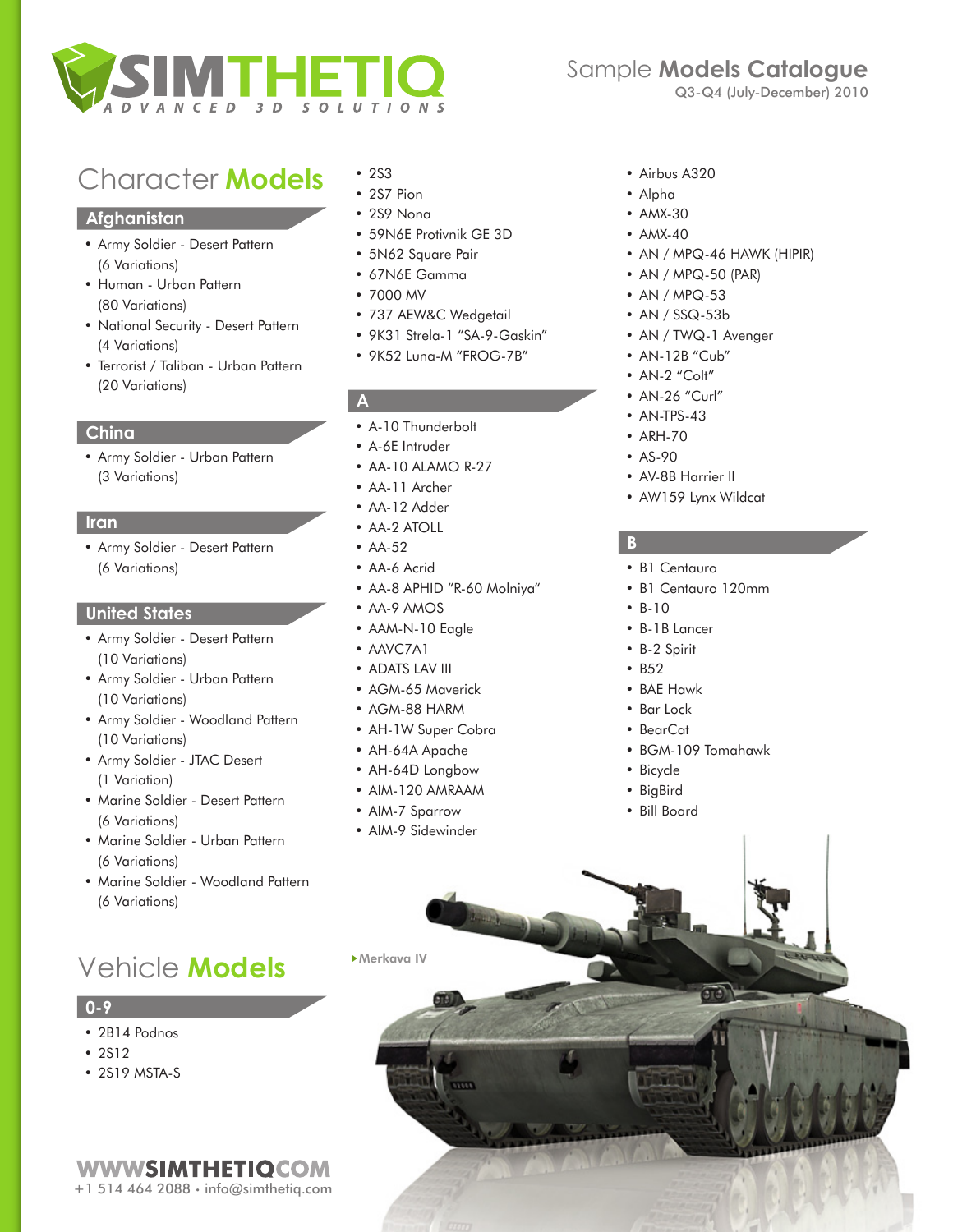

- • Black Knight
- • BM-30 "Smerch" (Tornado) / 9A52
- $•$  BMD-2
- • BMD-3
- • BMP-2-RFGF
- • Boeing 737 AEW&C
- • Boghammar RL-150 (HSPB)
- • Box Spring
- • Boxer
- • BRDM-2
- • BTR-152
- • BTR-40P
- BTR-50
- • BTR-60
- • BTR-80
- • Buffalo
- • Bull
- • Bushmaster
- • Bv 206
- • BvS 10

#### **C**

- • C-12 Huron
- • C-130B Hercules
- • C-17A Globemaster III
- • C-5 Galaxy
- • Caesar
- • Caiman
- • Cargo Container Ship
- • Case 721
- Caterpillar D9
- • CF-18 Hornet
- CH-146 Griffon
- • CH-47D
- • CH-47J
- • Challenger 1
- • Cheetah
- • Civilian Car
- • Class I UAV / MAV
- • Class IV UAV / RQ8A
- • CM-32 Clouded Loepard
- • Cougar 6X6
- • Cougar H Series 4X4
- • Coyote Reconnaissance Vehicle

+1 514 464 2088 • [info@simthetiq.com](mailto:info%40simthetiq.com?subject=)

**WWWSIMTHETIQCOM** 

• Cross Slot

- • Crotale EDIR
- CSA-1 Gin Sling
- CV9035 MKIII

#### **D**

- • DDG-1000 Zumwalt
- • Dingo
- • Dog Ear
- • Drum Tilt

#### **E**

- • E2C Hawkeye
- • E3A Sentry
- • EA-18G Growler
- EA-6B Prowler
- • EBCR
- • Entwistle Forklifts

#### **F**

- • F/A-18 Hornet
- • F-117A Nighthawk
- • F-14A Tomcat
- • F-14D Super Tomcat
- • F-15C Eagle
- • F-15E Strike Eagle
- • F-15S Strike Eagle
- • F-22A Raptor
- • F-35B Lightning II

MH-60K

• F-4E Phantom II

## Sample **Models Catalogue**

Q3-Q4 (July-December) 2010

- • F-5E Tiger II
- • F6-A Hawker Hunter
- FCS Mule ARV-A-L
- • FCS Mule Countermine
- • FCS Mule Transport
- • Fennek
- • FireCan
- • Flat Face
- • Flycatcher
- • FT-7M
- FV101 Scorpion
- FV107 Scimitar
- • FV103 Spartan
- • FV105 Sultan

#### **G**

- • G5 Howitzer
- • G6 Howitzer
- • GAZ-66
- • GBU-12 Paveway II
- • Giraffe AMB
- • Giuseppe Garibaldi (551) Aircraft Carrier
- • GMC Sierra
- • GPV Capitaine
- • GPV Colonel
- • GPV Commander
- • GPV General
- • GPV Sentry

ЛU

И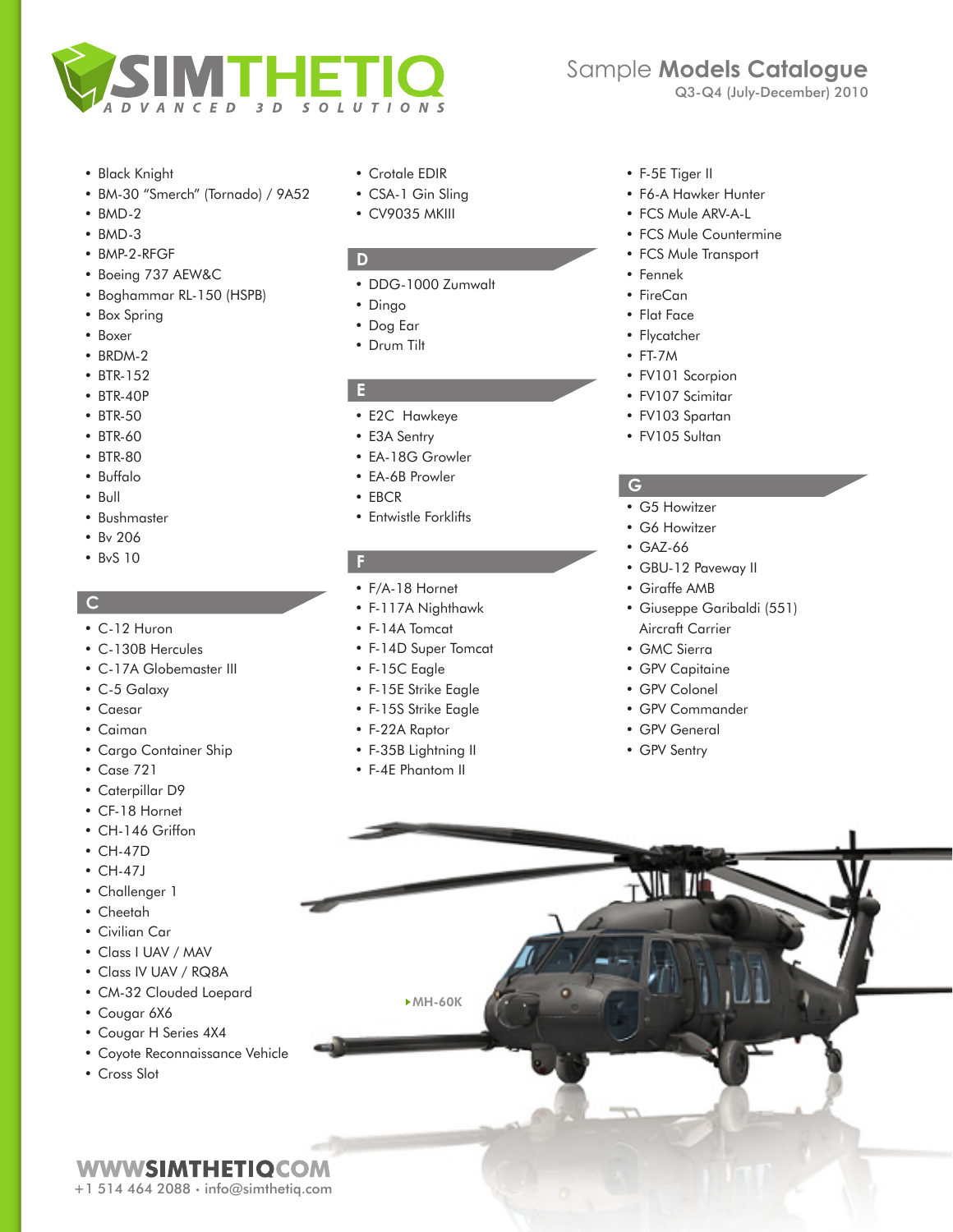

#### **H**

- HOT Missile
- • HQ-61 / PL-11
- • Hughes 500M
- • Husky Interim Vehicle Mounted Mine Detector

#### **I**

- IL-76 "Candid"
- Iwo Jima (LPH-2)

#### **J**

- • J-10A
- • Jackal (MWMIK)
- • Jaguar 1
- • Jaguar GR3
- $IY-14$

#### **K**

- • KA-60K Kasatka
- • Kamaz 4310
- • Kasta 2E1 Flat Face E
- • Kasta-2E2-3AS Squat Eye
- • KC-10 Extender
- • KC-135 Stratotanker
- • KE-3A-SAF
- Kirov Class Battle Cruiser
- • Kite Screech
- • Kitty Hawk Class Aircraft Carrier
- • Koni Class

#### **L**

- LAU-68
- $\cdot$  LAV-25
- LCAC Landing Craft Air Cushion
- • Leclerc
- • LEMZ 76N6 Clam Shell FMCW

+1 514 464 2088 • [info@simthetiq.com](mailto:info%40simthetiq.com?subject=)

**WWWSIMTHETIQCOM** 

- Leopard 2
- • Leopard C2A1 Mexas
- • LHA-1 Tarawa Class
- • Long Track
- Lynx AH Mk 9

#### **M**

- M102 Howitzer
- • M1035
- M104 Wolverine
- M1046
- • M1075
- M1075 w/ Concrete Mobile Mixer Module
- • M1076
- M1089 Wrecker
- • M109 Paladin
- • M1117
- M1126 ICV
- M1127 RV
- M1128 MGS
- M1129 MC
- • M113
- M1130 CV
- M1131 FSV
- M1132 ESV
- • M1133 MEV
- M1134 ATGM
- M1135 NBC RV
- M-115 Howitzer
- M119A1 / A2 Howitzer
- M172 Semi Trailer Lowbed 25 Ton
- • M1942 (ZiS-3)
- M198 Howitzer
- • M1985 (MRL)
- • M19A1
- M1A1 w/ MCRS
- M1A1 w/ Mine Plow
- M1A2SEP TUSC
- $\cdot$  M<sub>2</sub>

M1130

- • M240D
- • M249 (SAW)
- M270 MLRS
- M270 MLRS w/ Crotal
- M3 Bradley
- M40
- • M60A3
- • M747
- M777 Howitzer
- M872 (40ft Container)
- M872 (40ft Stake Bed Trailer)
- M872 Semi Trailer Flatbed
- M88A2 Hercules
- • M901A3 (ITV)
- • M911 (C-HET)
- • M915A1
- • M916
- • M920
- • M-939A2
- • M93A1
- • M977
- • M978
- • M983
- • M984A1
- • M985 HEMTT
- • M998 Cargo / Troop
- • M998 Avenger
- Marder 1 A3 (IFV) • Mark 81 "MK-81"

• Mark 82 "Mk 82" • Mark 83 "MK-83" • Mark 84 "MK-84" • Martello S-723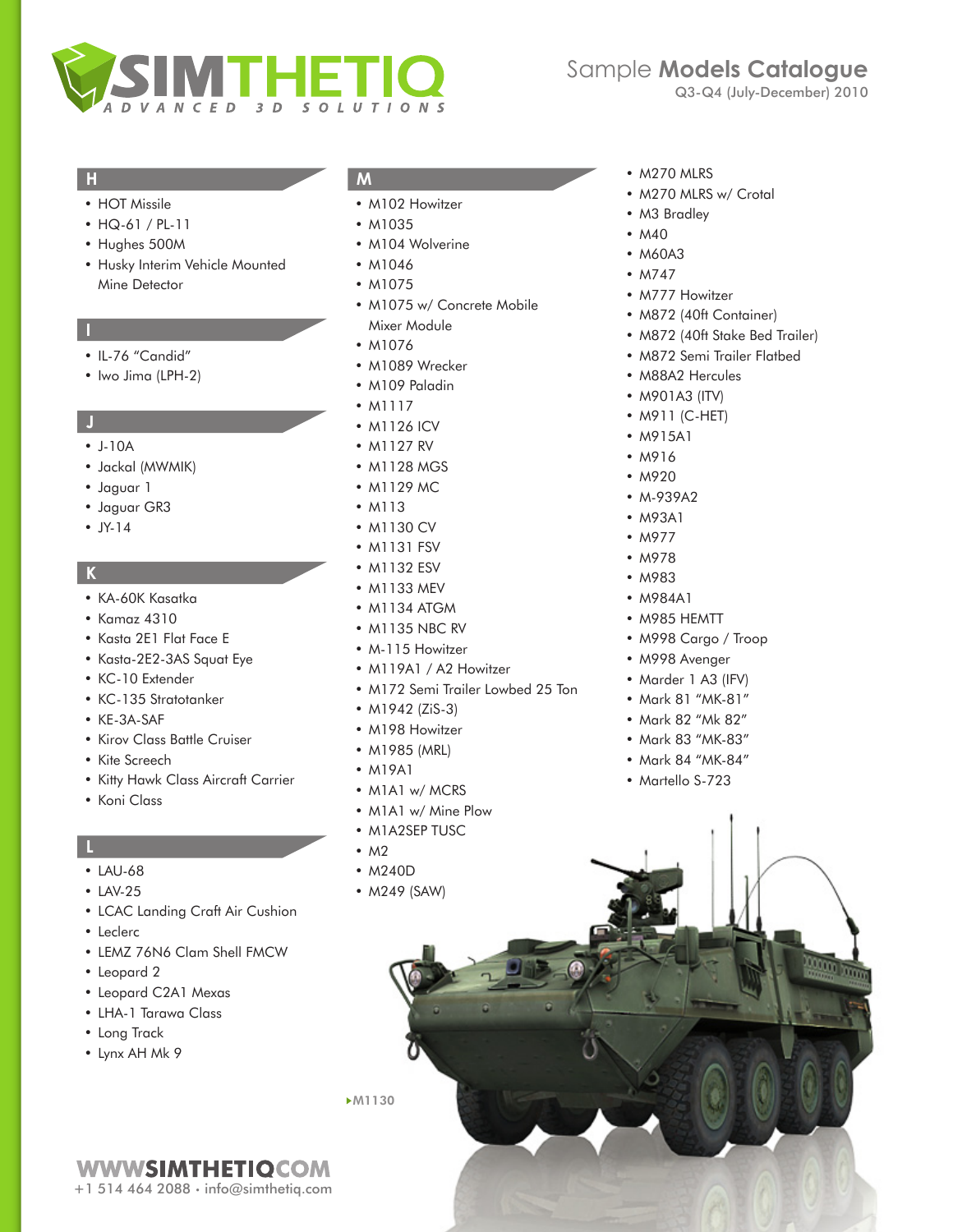

- • Mastiff
- • Mastiff Slat Armor
- Matra Super 530
- • MaxxPro MPV
- M-ATV M240
- • M-ATV MRAP
- M-ATV Soft Top
- • MAZ-543 (9P117)
- • MEADS
- • Meerkat
- • Merkava III
- Merkava IV
- • MG 3
- • MH-47G
- Mi-28 "Havoc"
- • Mi-2URP
- Mig-21 "Fishbed"
- Mig-23 "Flogger"
- Mig-25 "Foxbat"
- Mig-29 "Fulcrum"
- Mig-31 "Foxhound"
- • Mil Mi-24E
- • Mil Mi-8M
- MIM-104 Patriot
- • Mirage 2000
- Mirage F-1
- MK19
- • MPQ-50 PAR
- • MPQ-51 ROR
- • MQ-1 Predator
- MQ-1C Grey Eagle

### **N**

- NH-90
- • Nissan Frontier
- • Nissan Kornet
- NNIIRT 55Zh6-1 Nebo UE / Tall Rack

+1 514 464 2088 • [info@simthetiq.com](mailto:info%40simthetiq.com?subject=)

**WWWSIMTHETIOCOM** 

#### **O**

- • Oerlikon 35 mm Twin Cannon
- • OH-58 Kiowa Warrior
- • OSA-II
- OT-62
- • OT-64A SKOT

#### **P Q**

- • P-12 Spoon Rest
- PAC-3 "Patriot"
- Packbot (SUGV)
- • Panavia Tornado gr4
- • Pandur II 6x6
- Patria AMV
- PC-9
- • Pin Jib
- PL-2 Missile
- PL-5 Missile
- PL-7 Missile
- Protector CROWS II
- PRV-16 Thin Skin
- • Puma (IFV)
- • PV3S

#### **R**

- • R440 Crotale
- • R-550 Magic
- • RAFAEL Golan
- • Rapier
- • RG-31
- • RG-33L
- • Roland
- • Rooikat
- • Rough Terrain Container Handler
- Rough Terrain Container Stackerr 988
- • Rough Terrain Loader 988B
- • RQ-1A Predator
- • RQ-1B Predator

#### **S**

- • S-60 / Type 59 57mm
- • SA-10 Grumble
- • SA-10 Flap Lid
- • SA-11 Gadfly
- • SA-12 Giant
- • SA-12 Grill Pan
- • SA-13 Gopher
- • SA-15D Gauntlet
- SA-2 Guideline
- SA-20 Gargoyle
- SA-20 Tomb Stone
- • SA-2d Fan Song E
- • SA-3 Goa
- • SA-3 Low Blow
- • SA-341 Gazelle
- SA-6 Gainful
- SA-6 Snow Drift
- • SA-6 Straight Flush
- SA-N-20
- • SA-N-4 Pop Gecko
- SA-N-4 Pop Group
- • Saxon AT-105
- • ScanEagle

• Side Net • SK-105 A2 • Skyguard

- • Scud Missile
- SH-3 Sea King

• SH-60B Seahawk

• Spähpanzer Luchs • Square Gammon

• SNOW DRIFT-C "9S18M2 Kupol-2"

AV-8B Harrier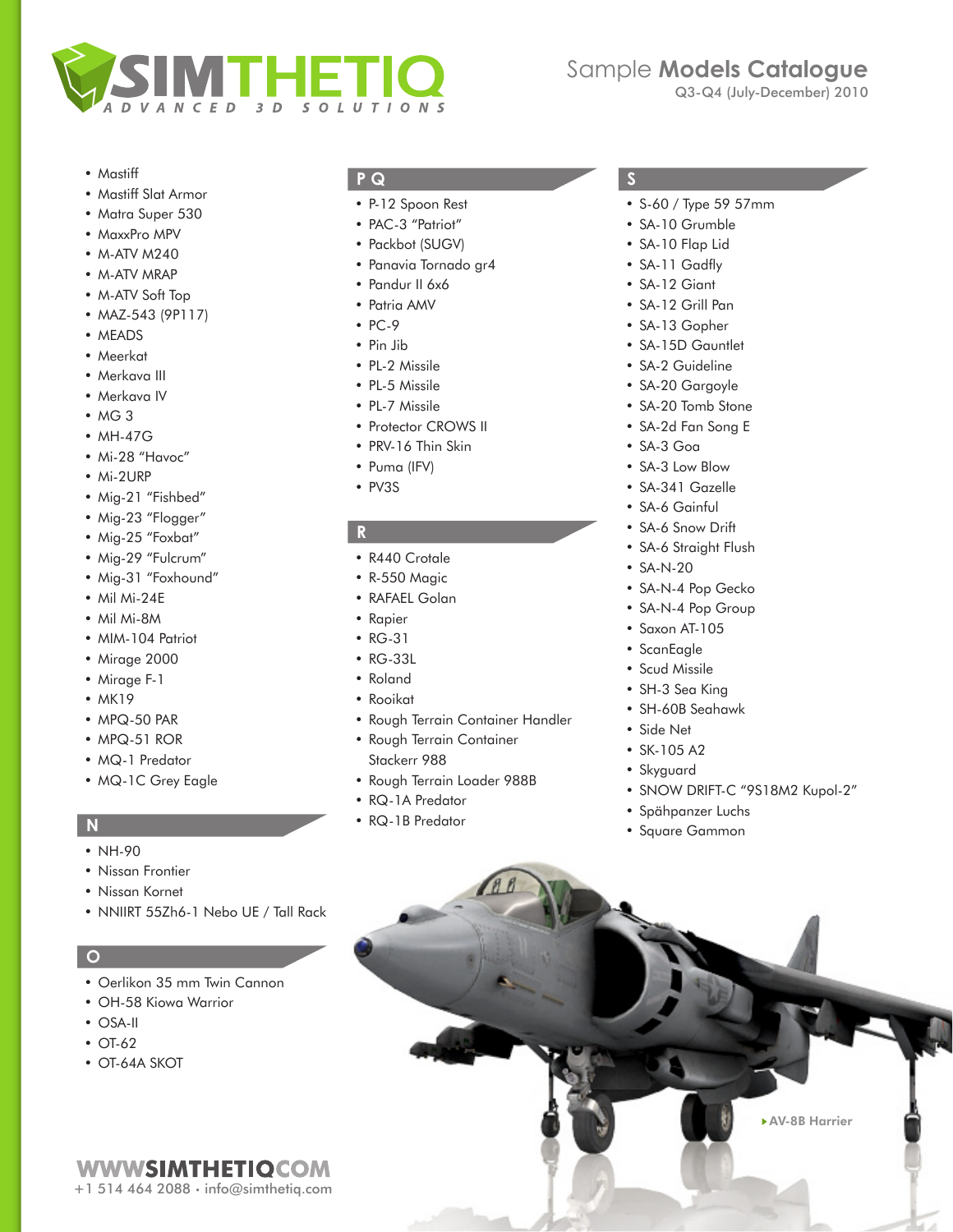

- Su-22MK4 "Fitter"
- Su-24M "Fencer"
- • Su-25 "Frogfoot"
- • Su-27 "Flanker"
- • Su-30MK "Flanker-C"
- • Su-30MKI "Flanker-H"
- • Su-30MKK "Flanker-G"
- • Su-37 "Flanker-F"
- • Super Fledermaus

#### **T**

- • T-1A JayHawk
- • T-45A Goshawk
- • T-50 PAK FA
- • T-55 Enigma
- • T-55A
- • T-80
- $T-90$
- Tall King
- • Talon
- • Talon Grenade
- • Talon Sword
- • Tanker
- • Tarantul III Class Corvette
- • Team Work
- Thin Skin
- • Tiger Shark LR3 UAV
- Tin Shield
- • TOW
- • TPz Fuchs
- • Tu-160 "Blackjack"
- $•$  Tu-22-M3
- • Tu-95
- • Tug Boat
- • Tunguska-M1 "SA-19 Grison"
- • Type 55 Twin-37mm
- • Type 59-II
- • Type 63
- Type 69
- • Type 702
- • Type 98
- Type 99

- • UH-60A Blackhawk
- • UH-60L Blackhawk
- USS Forrestal (CV-59)
- • USS John F. Kennedy (CV-67)
- USS Midway (CV-41)
- • USS Wasp (LHD-1)

#### **V W**

- • V-22 Osprey
- • VAB
- • VBC-90
- • VBL

#### **X**

- • X-47B
- • XM1201 (RSV)
- • XM1202 (MCS)
- • XM1203 (NLOS-C)
- • XM1204 (NLOS-M)
- • XM1205 (FRMV)
- • XM1208 (MV-T)
- • XM1209 (C2V)

#### **U Y**

- Yak-130 "Mitten"
- • Yamaha RS 100

#### **Z**

- • ZBD-03
- • ZBD-04
- • ZBD-05
- • ZBD-09 8x8
- • ZBD-2000 105mm
- • ZBD-2000 30mm
- • ZiL-151
- • ZSU-23-2
- • ZSU-23-4 "Shilka"

MIM-104 Patriot

**WWWSIMTHETIQCOM** +1 514 464 2088 • [info@simthetiq.com](mailto:info%40simthetiq.com?subject=)